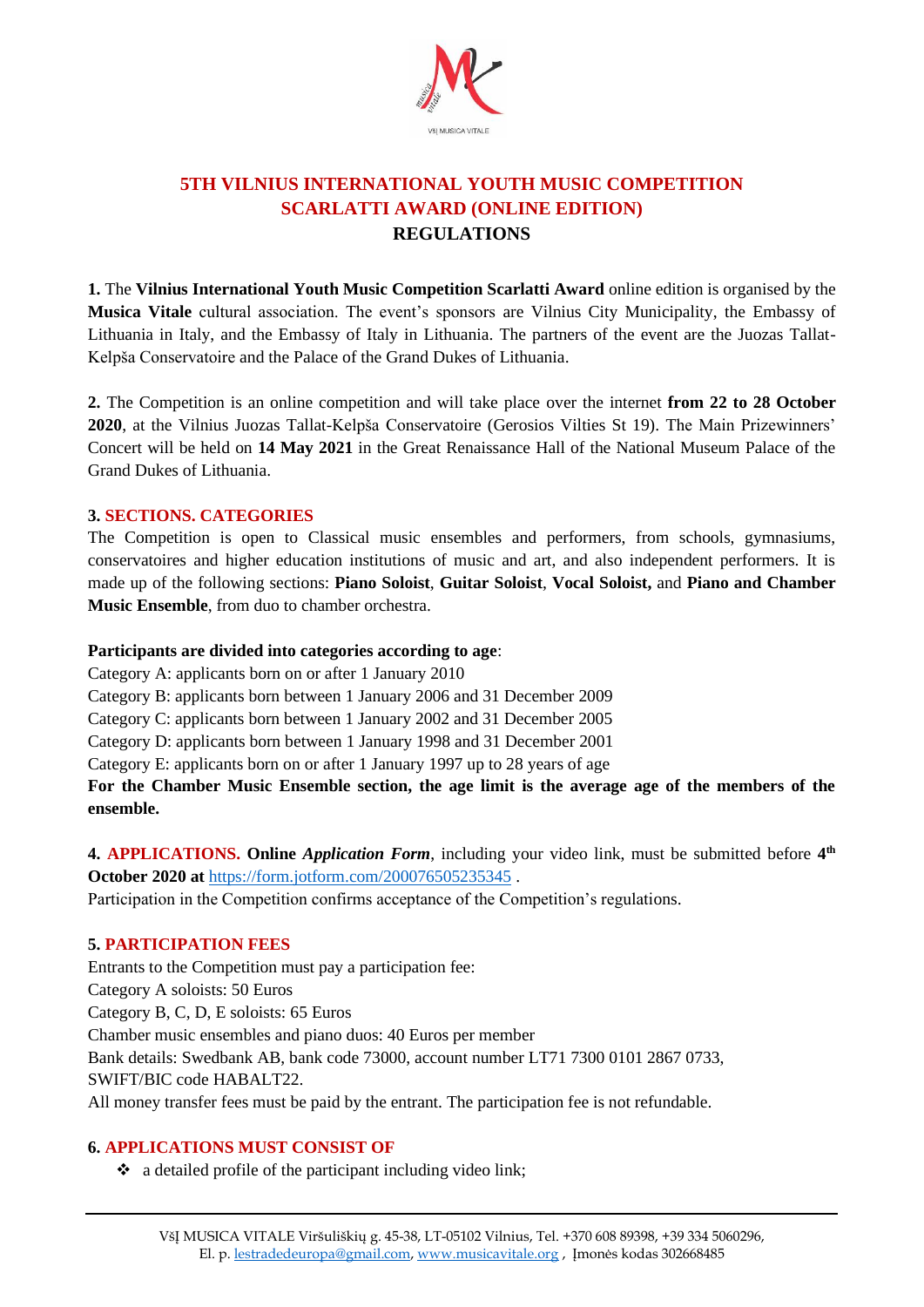

- ❖ a document showing that the participation fee has been paid;
- ❖ a copy of a passport or ID card;

Information and application forms are available at: [www.musicavitale.org](file:///C:/Users/Asus/AppData/Local/Packages/www.musicavitale.org) The programme submitted in the application form cannot be changed.

**7.** The Competition will consist of a single round. All auditions are open to the public. Contestants will be called to the auditions in an order decided by the organisers. The Competition timetable will be announced as early as possible.

#### **8. THE PROGRAMME. TRIALS. VIDEO RECORDINGS.**

**CATEGORY A pianists and guitarists**: the execution programme is free.

**CATEGORY B, C, D, E pianists and guitarists**: free execution programme, preferably including works from different periods, and **one obligatory piece by an Italian composer**.

**Chamber Music Ensembles, Piano Ensembles and Piano Duo**: the execution programme is free.

### **VOCAL SOLOISTS**

**Category A and B**

**a)** obligatory piece by an Italian composer b) free optional piece

#### **Category C**

a) obligatory piece by an Italian composer b) 17th or 18th-century aria or arietta c) free optional piece

#### **Category D and E**

a) obligatory piece by an Italian composer b) 17th or 18th-century aria c) 19th to 21st-century aria d) free optional piece

### **PIANISTS, GUITARISTS, CHAMBER MUSIC ENSEMBLES, PIANO ENSEMBLES AND PIANO DUO TRIALS:**

- A programmes not exceeding a maximum of 8 min.
- B programmes not exceeding a maximum of 12 min.
- C programmes not exceeding a maximum of 16 min.
- D programmes not exceeding a maximum of 20 min.
- E programmes not exceeding a maximum of 30 min.

The soloist programmes must be performed by memory. Contestants are not required to fill the maximum duration for each category.

**VIDEO RECORDINGS.** The Jurors will evaluate the video recordings of the participants. Contestants are required to perform their programs by memory and submit video recordings. The video must be taken with a **fixed camera** in which the contestant's hands are clearly visible. Formal concert dress is required. Good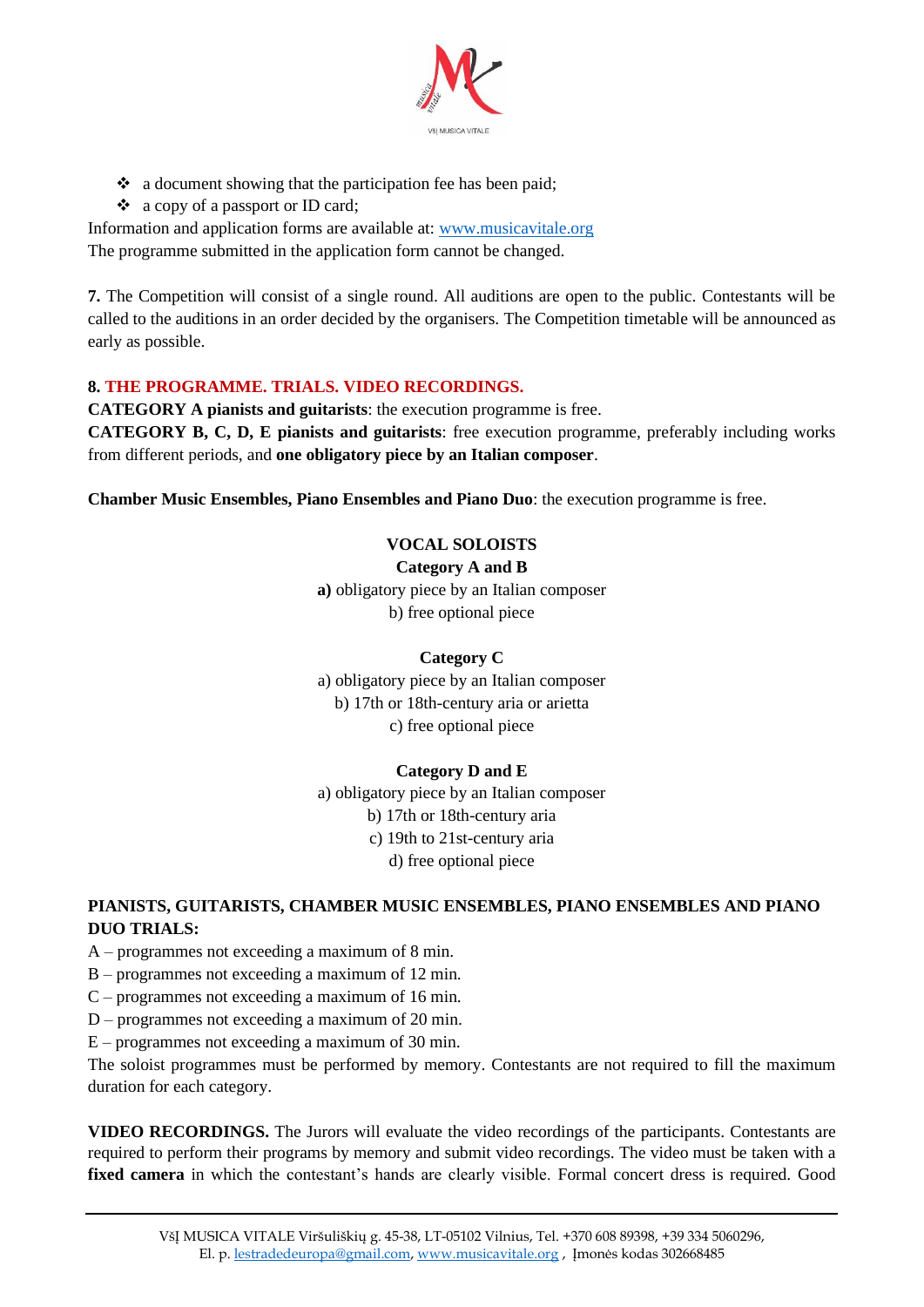

audio quality is highly recommended to evaluate the performance. The video **must not be edited** in any way and must run continuously from the beginning to the end. The total duration of the program (including breaks between the pieces) should not exceed the required timing. At the beginning of the video, the participant must show the printed title of the competition **"V Vilnius International Youth Music Competition "Premio Scarlatti"**.

The video must be titled as: **PremioScarlatti-2020**-*Category-Participant's name, surname*. The video must be uploaded on YouTube, entries on other media are not permitted. Information about uploading your video can be found in the "Help" section of the YouTube platform: https://support.google.com/youtube/?hl=en#topic=9257498 When the video uploaded, you must select "Public" in the "Privacy" settings - if "Unlisted" or "Private" is selected, your submission will be invalid. Once the video has been uploaded to YouTube, the online *Application Form*, including your video link, must be submitted at <https://form.jotform.com/200076505235345>

#### **9. SCORES, PRIZE GIVING CONCERTS**

The absolute winner **GRAND PRIX** in each category is awarded to the competitor who has achieved the highest score, with no less than 98/100. First Prizes will go to competitors who have achieved a score of no less than 95/100. Second Prizes will go to those with no less than 90/100. Third Prizes will go to those with no less than 85/100. Merit Diplomas will go to those with no less than 80/100.

Absolute winners must play for no fee at the Final Concert; if they do not comply, they will lose their prize. The Absolute First Prize **GRAND PRIX** is indivisible. Each prize will be deducted at source (tax, fees). All competitors and their teachers will receive a Participation Diploma, that will be sent by post. Diplomas and Medals of the winners will be sent by post.

#### **10. PRIZES, CONCERT-PRIZES**

- ❖ Each Absolute First Prize **GRAND PRIX** in the Pianist, Guitarist and Vocalist categories (3 prizes): 500 Euros, Medal and Diploma.
- ❖ The Absolute First Prize **GRAND PRIX** in the Chamber Music Category (1 prize): 800 Euros, Medal and Diploma.
- ❖ All competitors who receive First, Second and Third prizes in every category: Medal and Diploma with scores. There will be Merit Diplomas for all competitors: Diploma with scores.
- ❖ A Diploma for the teacher with the most awarded students.
- ❖ A **SPECIAL PRIZE** for the youngest contestant, awarded by Vilnius Municipality.
- ❖ **PREMIO SCARLATTI** for the best performance of a piece by an Italian composer: 400 Euros and Diploma.
- ❖ **PREMIO VIRTUOSITA** for the best performance of a virtuoso piece or etude: 200 Euros and Diploma.
- ❖ For the Absolute Grand Prix winner: one year contract offered by International Artist Management Agency **BAMA** (Italy).
- ❖ For the Grand Prix winner: a Concert Prize offered by **Lithuanian National Philharmonic Society** in the 2020/2021 concert season.
- ❖ For the Grand Prix winner: a Concert Prize offered by **Kaunas State Philharmonic** in the 2020/2021 concert season.
- ❖ For the Grand Prix winner: a Concert Prize offered by **Klaipėda Concert Hall** in the 2020/2021 concert season.
- ❖ For the Grand Prix winner: a Concert Prize offered by **ARS Lituanica** in the 2020 Christmas in Vilnius Festival.